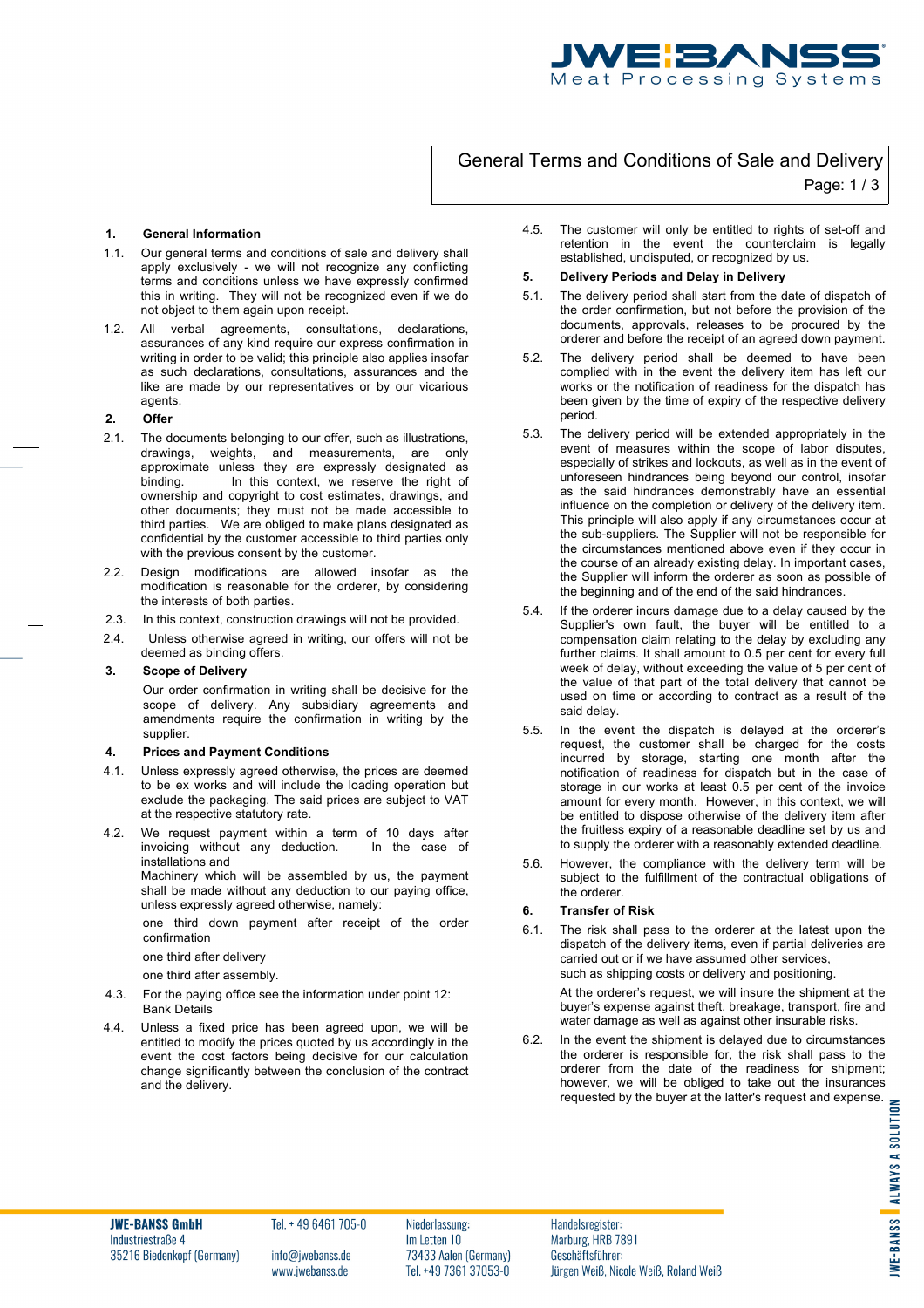

# General Terms and Conditions of Sale and Delivery Page: 2 / 3

- 6.3. The delivered items shall be accepted by the orderer, even if they have minor defects, whereby this applies without any prejudice to the rights according to section 8.
- 6.4. Partial deliveries will be allowed.

### **7. Retention of Title**

- 7.1. All our deliveries shall remain our property (goods subject to retention of title) until all our claims have been satisfied, whereby this applies irrespectively of the legal grounds, including any conditional claims or claims not yet due, even from contracts entered into at the same time or at a later stage. This principle will also apply in the event payments are made on specially designated claims.
- 7.2. The customer may only sell the goods subject to retention of title in the ordinary course of business under his normal terms and conditions and as long as he is not in default, whereby this applies provided that the said claims from the resale are transferred to us according to the description indicated below. In this context, the customer shall not be entitled to dispose of the reserved goods in any other manner.

The customer hereby assigns to us as security the claims arising from any resale in the amount of the final invoice price agreed upon between the customer and us; the said security shall serve as security for us to the same extent as the goods subject to retention of title. In the event the claim from the resale is set by the customer in a current account relationship with his own customer, the customer's claim from the current account relationship will be assigned to us in the amount of the final invoice price of our goods.

The customer will remain entitled to collect the claim from the resale of the reserved goods as long as he is not in default of payment. The customer will only be entitled to assign claims arising from the resale of the reserved goods - including the sale of claims to factoring banks - with our prior consent in writing. Upon our request, the customer will be obliged to disclose to us the names of the debtors, to submit us all documents required for the collection of the claim by ourselves; in this context, the customer will also be obliged to notify his debtor in writing of the assignment of the claims to us.

- 7.3. The orderer is neither allowed to pledge the delivery item nor to assign it as security. In the event of any seizure or confiscation or other dispositions by third parties, the customer has to notify us immediately.
- 7.4. In the event of conduct by the orderer in breach of contract, especially in case of default in payment, we will be entitled to take back the goods after having issued a reminder whereby in this case the orderer will be obliged to surrender the said goods.

The assertion of the retention of title as well as the seizure of the delivery item by us has not to be deemed to be a withdrawal from the contract unless the German Installment Purchase Act (Abzahlungsgesetz) applies.

The same principle shall apply if we become aware of circumstances which, according to our due discretion, are suitable to reduce the buyer's creditworthiness.

7.5 At the customer's request, we will be obliged to release securities to the extent that the value of our securities exceeds the value of our claims by more than 15%.

### **8. Warranty and Liability**

- 8.1. Our warranty obligation depends on the customer's immediate compliance with his obligation to inspect the goods and give notice of any defects according to the sections 377 and 378 of the German Commercial Code HGB. Notwithstanding the said obligation to inspect and give notice of any defects incumbent upon our customers, the complaints must be made in writing within a term of 8 calendar days at the latest, calculated from the date of discovery of the respective defect.
- 8.2. We will be liable for defects in the delivery, which shall also include the absence of expressly warranted characteristics, to the exclusion of further claims as follows:
- 8.2.1 All parts that prove to be unusable or significantly impaired in their usability within 6 months (in the case of multi-shift operation within 3 months) of commissioning as a result of a circumstance that occurred prior to the transfer of risk - in particular due to faulty design, poor construction materials or poor workmanship - must be repaired or redelivered free of charge at our reasonable discretion. The discovery of the said defects must be reported to us in writing without any delay. All replaced parts will become our property. If the shipment, positioning, or commissioning is delayed through no fault of our own, the liability shall expire within a maximum term of 12 months from the date of transfer of risk. For essential third-party products, our liability shall be limited to the assignment of the liability claims we are entitled to against the supplier of the third-party product.
- 8.2.2 No warranty will be taken for the damages caused by the reasons listed here in the following: Unsuitable or reasons listed here in the following: improper use, faulty assembly and/or commissioning by the orderer or by third parties, natural wear and tear, faulty or negligent handling, unsuitable operating materials, replacement materials, faulty construction work, unsuitable building ground, chemical, electrochemical or electrical influences, unless they can be attributed to our own fault.
- 8.2.3 The orderer must provide us with the necessary time and opportunity to carry out all repairs and replacement parts deliveries that appear necessary at our reasonable discretion. If this is not the case, we shall be released from our liability for defects. Only in urgent cases of danger to operational safety and in order to prevent and in order to prevent disproportionately large damage, in which case we must be notified immediately, or in the event we are in default with the rectification of the defect, the orderer is entitled to rectify the defect himself or to have it rectified by third parties and to demand reimbursement of the necessary .<br>costs from us.
- 8.2.4 Of the direct costs arising from the repair and/or replacement delivery, insofar as the complaint proves to be justified, we will bear the costs of the replacement part, including shipping, as well as the reasonable costs relating to removal and assembly, and, if this can be reasonably demanded in the individual case, the costs of any necessary provision of our fitters and assistants. The orderer will bear all the other costs.
- 8.2.5 The warranty period for the replacement part/repair is of three months. However, it shall run at least until the expiry of the original warranty period for

**JWE-BANSS GmbH** Industriestraße 4 35216 Biedenkopf (Germany) Tel. + 49 6461 705-0

Niederlassung: Im Letten 10

Handelsregister: Marburg, HRB 7891 705-115 37053-99